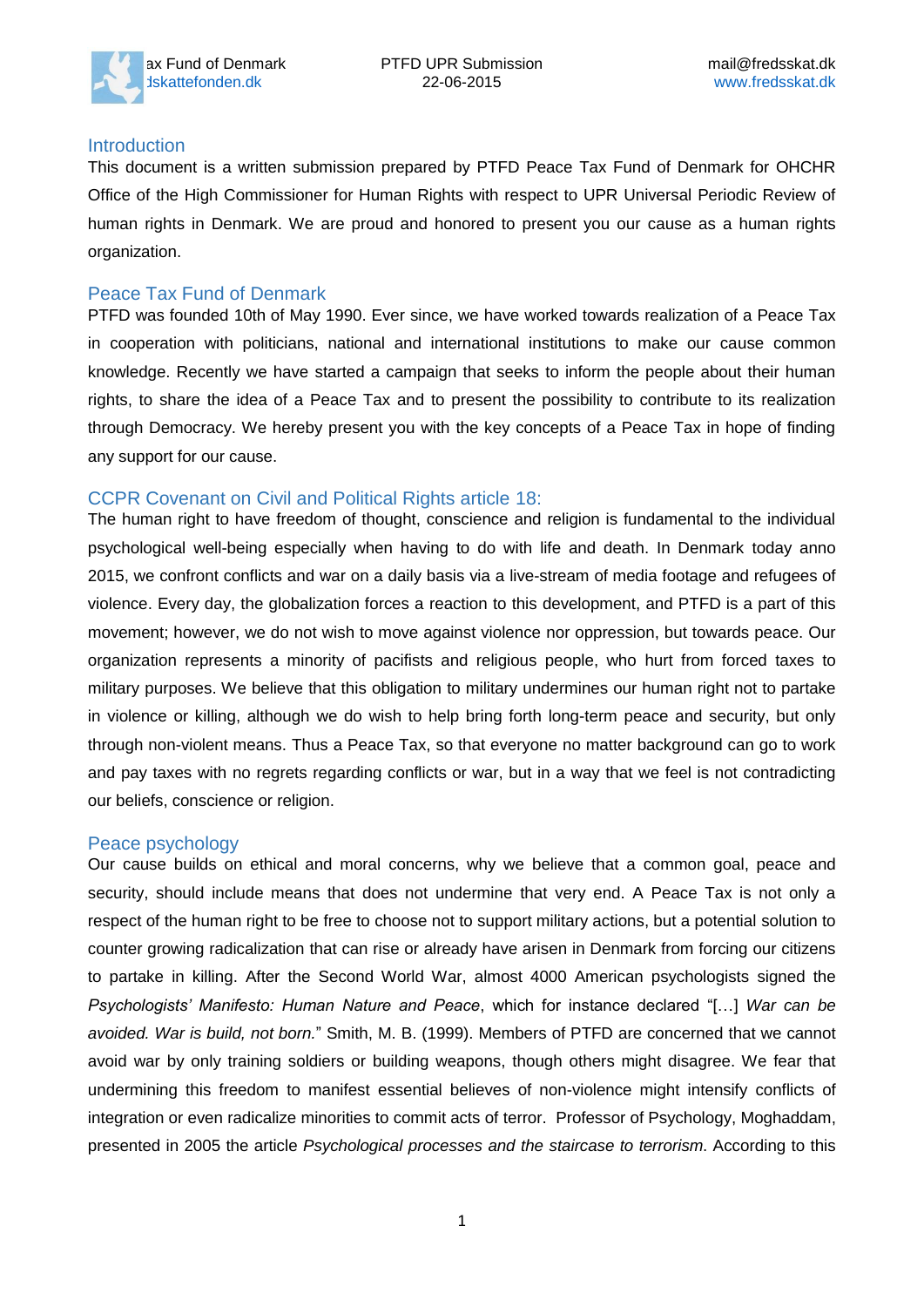

theory the first steps of radicalization is perception of relative deprivation (Crisp & Turner, 2010). Due to the recent terrorist-attack at Krudttønden, Østerbro, in Copenhagen, PTFD urges that we as a Democratic society take every appropriate action to prevent radicalization by reducing deprivation of this freedom to live according to conscience and religion.

Modern day peace psychology differs between *negative peace processes* that is military means to peace, and *positive peace processes* e.g. non-violent means of peacebuilding. Consistent with the research article *Peace Psychology for a Peaceful World* both options have effect and can work together to prevent violence and make peace and security through different forms and approaches. Based on framework by Christie et al., September 2008 American Psychologist, it is possible to make



peace and security without using force. Thus, we argue that a Peace Tax makes it possible to enforce human rights without violating the right to be free from paying taxes to military and as a result partake in acts of killing by second hand.

#### National campaign

Ever since February 2015, PTFD has been running a national campaign presenting our cause via petition to inform people about this human right, so that a Peace Tax may become a lawful alternative to obligated military taxation. So far, 72 have signed PTFD's online, electronic petition at campaign website, and they state the following based on our Peace Tax legislative proposal (translated from Danish for this occasion):

PTFD: PETITION FOR A PEACE TAX FUND TO THE PEOPLE Under existing laws, every Danish citizen have the right to refuse carrying or producing guns, however, he is forced to pay, so that others will do it in his place. This is a violation against the human right to have freedom of thought, conscience and religion Universal Declaration of Human Rights article 18:

*"Everyone has the right to freedom of thought, conscience and religion; this right includes freedom to change his religion or belief, and freedom, either alone or in community with others and in public or private, to manifest his religion or belief in teaching, practice, worship and observance."*

Thus, if paying taxes to the military is incompatible with an individual's belief, conscience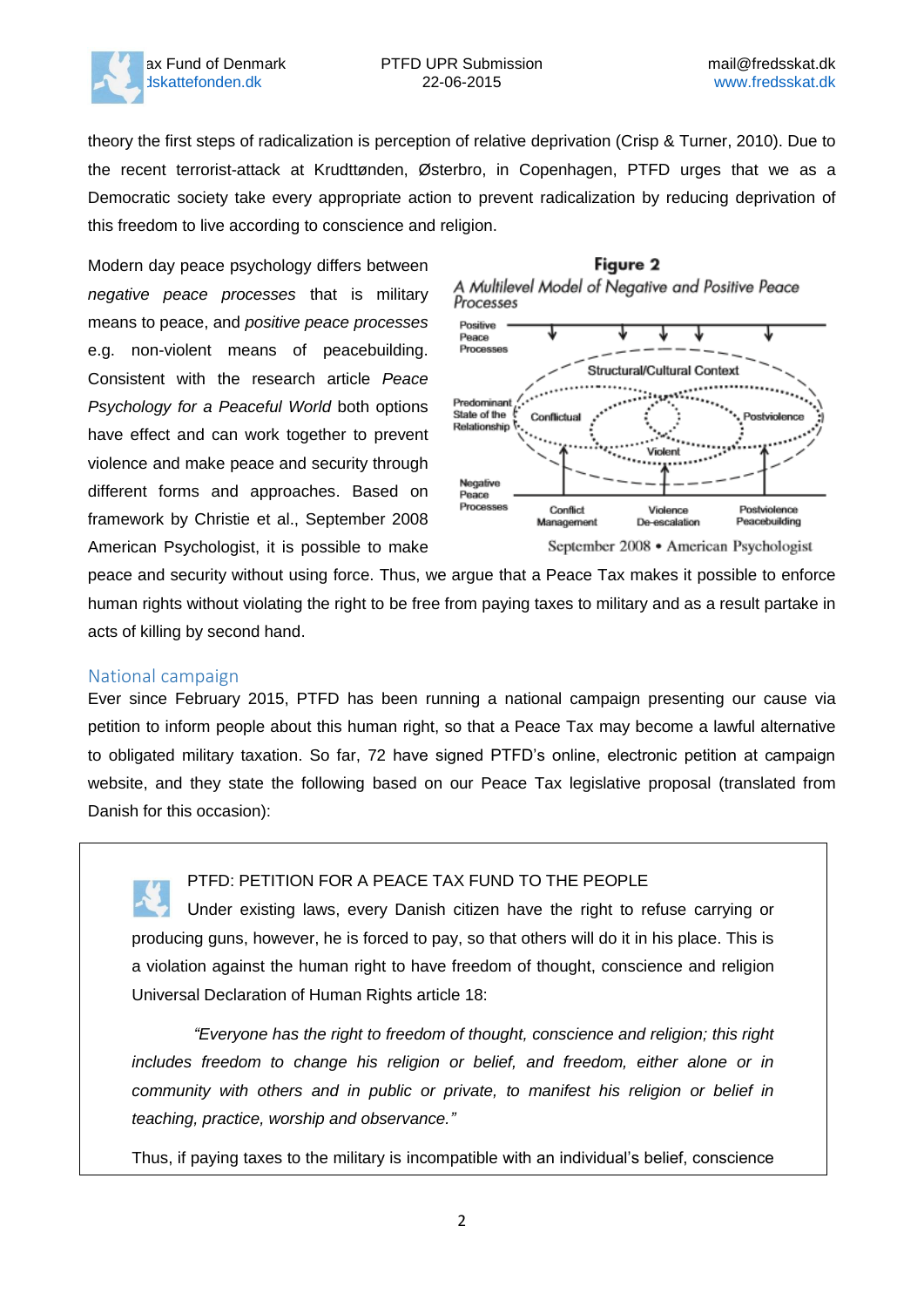

or religion, it should be his right to refuse to kill or partake in killing. The European Convention on Human Rights, article nine, which is existing law in Denmark, states the same right and defines it likewise under limitations that are prescribed by current law and are necessary in democratic societies.

We argue that it is not necessary –

However, the majority of the people have decided via parliamentary democracy that all Danish citizens with no exceptions are legally obligated to pay taxes to the military  $$ even citizens that due to conscience or religion – i.e. pacifists or religious people – object to support or partake in violent, military activities. Therefore, there is a minority in Denmark, whose experience of peace and psychological freedom suffers from this obligation to support violent means through daily work towards peaceful ends and security.

With a Peace Tax, it would no longer be necessary to undermine human rights at one place to enforce human rights at another place, because the end towards peace and security is the same and the fact that both opportunities, if given, would not exclude one and another.

#### SIGN THE PETITION FOR A PEACE TAX AS AN ALTERNATIVE TO USE OF FORCE

According to PTFD's Peace Tax legislative proposal, individual payments for a Peace Tax goes to peace and security, however, by different means entirely. A Peace Tax respects the individual right to be free from paying taxes to military, if need be, but it also requires the citizen to pay taxes to peace and security.

A Peace Tax contributor's payment is marked for the prevention of violent conflicts, nonviolent conflict-solving, post-violent peace building, establishment of human security, first aid to war refugees and so on. Where traditional military security works with troops and weapons, human security seeks to strengthen social and environmental structures based on human rights. For human security policies, there are entirely different milestones and objectives, but the purpose of a Peace Tax would be the same, because the focus is to help ensure the safety of local areas in need and to improve international cooperation.

With your signature, you will recognize the human right to have freedom of thought, conscience and religion and thus freedom to deny killing or partake in killing by supporting the realization of a Peace Tax.

For more information, visit Peace Tax Fund of Denmark's homepage:

[www.fredsskattefonden.dk](http://www.fredsskattefonden.dk/)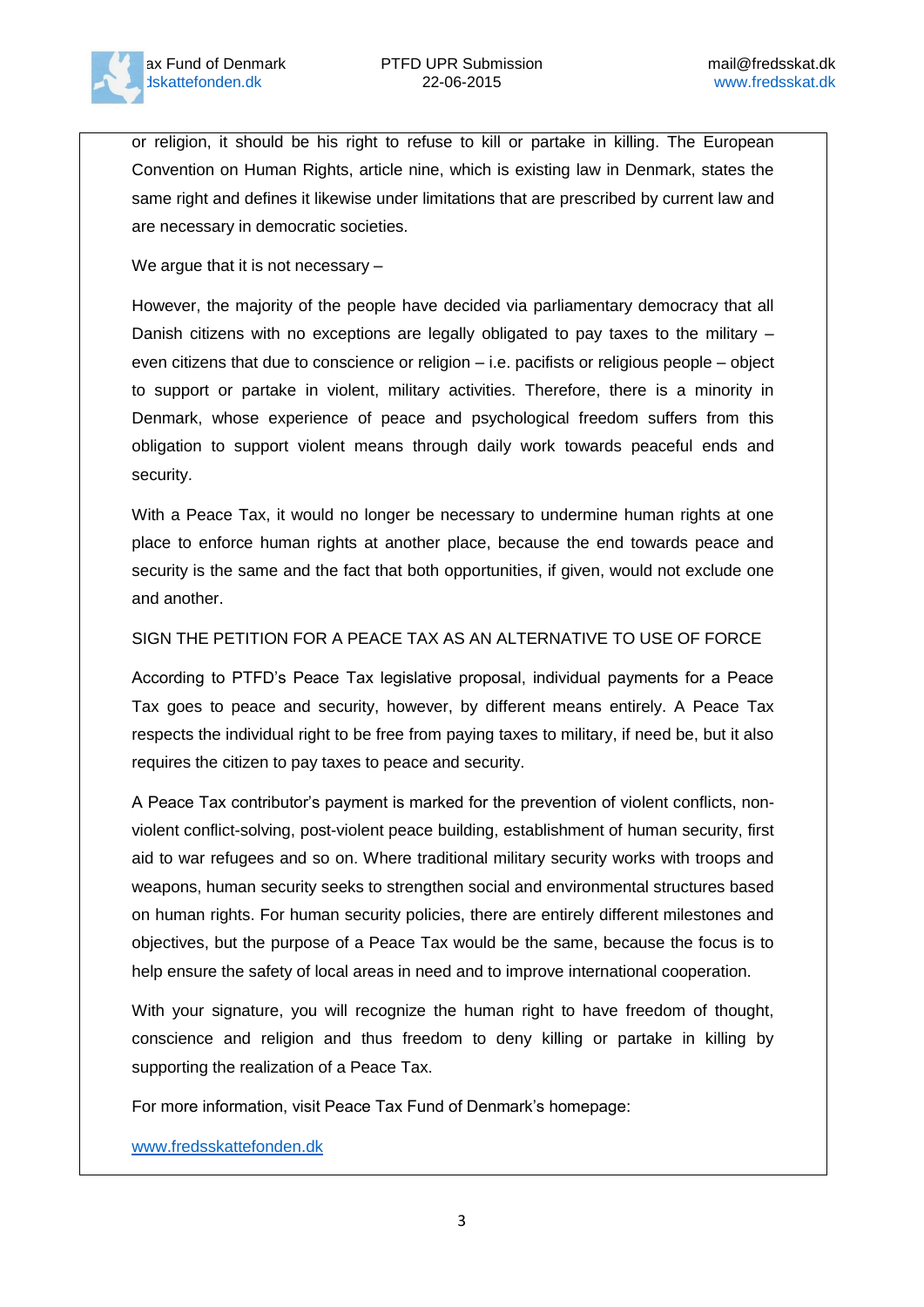

or visit the website of PTFD's national campaign:

<http://fredsskat.dk/skrivunder.html>

Legislative proposal for a Peace Tax in Denmark prepared by PTFD

*§ 1.*

*The citizens' tax payment cannot against their conscience be used to finance the military system.*

# *§ 2.a.*

*Every taxpayer has the right to state him or herself as a Peace Tax contributor on the tax return.*

## *§ 2.b.*

*Businesses and legal persons shall also be able to register themselves as Peace Tax contributors.*

# *§ 3.*

*Tax payment from Peace Tax contributors enters a distinct account in the State's income budget and accounts. From this account, finances cannot be used to military purposes, but finances can proportionally be used to means to secure peace and conflict solving from a non-violent philosophy and thereby without military actions.*

# *§ 4.*

*Properties and assets belonging to Peace Tax contributors cannot be appointed administratively to military purposes.*

# *§ 5.*

*From taxes paid by Peace Tax contributors, it strive to use a proportional percentage, equivalent to military expenditures from the State budget, to financing and supporting e.g. following objectives:*

*a. Research in causes to international conflicts, in consequences of the use of military force and in consequences of use of non-violent conflict solving.*

*b. Research in transition from military production to civil production.*

*c. Institutions and projects that promotes the use of non-violent conflict solving e.g. through education, mediation including contributions for the international Peace Tax movements projects.*

*d. Projects for conservation and recovery of nature.*

*e. Possibly for distribution of international peace awards.*

*f. Information about development of non-violent peacekeeping and conflict solving.*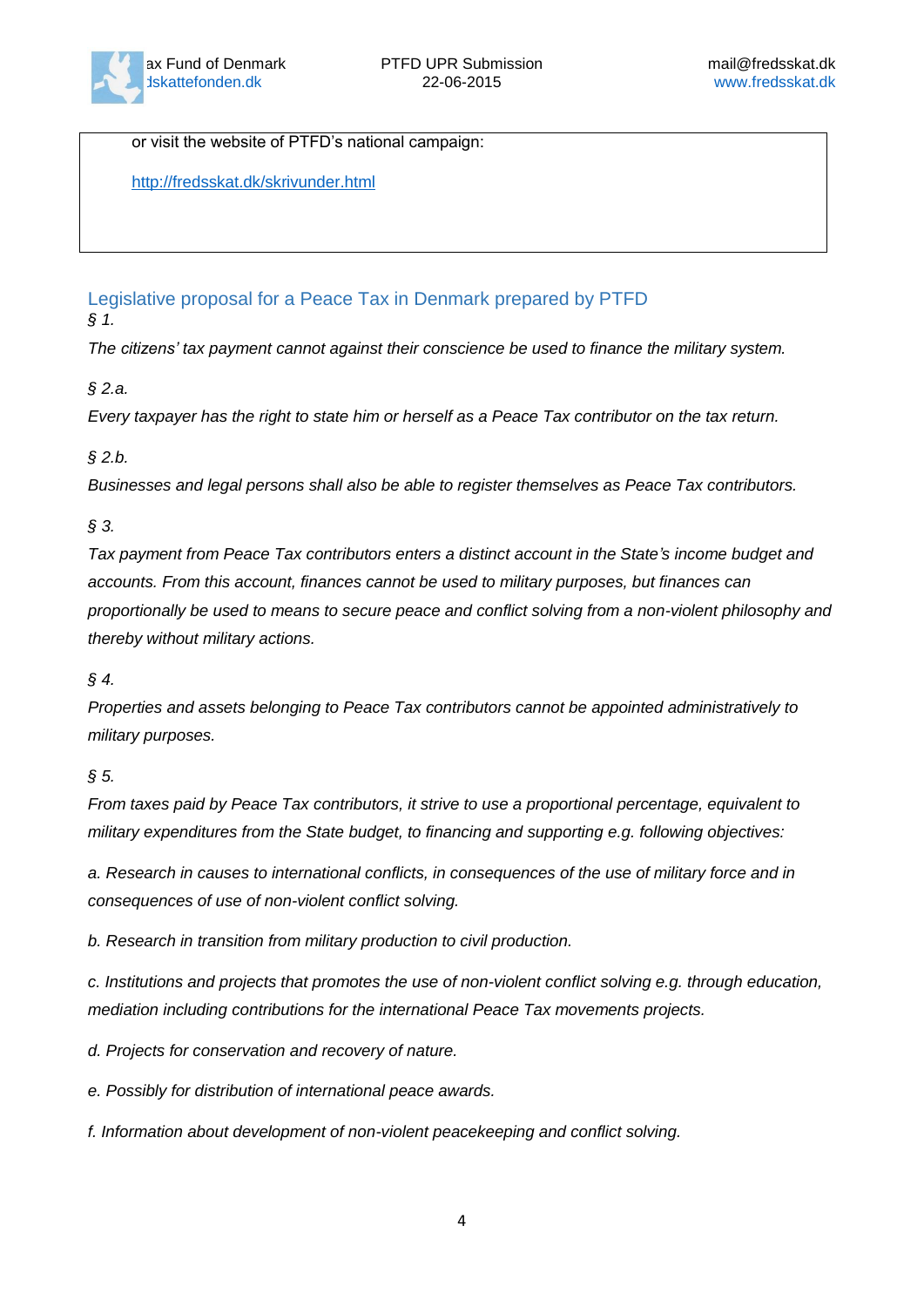

*g. Support to and care for refugees of war, i.e. people who flee from violence, instead of participate in it.*

*h. Prevention of violent conflicts through civilian mechanism of conflict control including conflict handling and conflict transformation as well as stabilization of post-violent areas.*

*i. Establishment of human security through strengthening vulnerable society's social and environmental structures and by stabilizing democratic management processes based on human rights.*

# Conclusion

In light of a growing number of refugees that seek asylum from war in Europe, PTFD urge that we discuss the necessity of violating CCPR 18 and prepare to accommodate our system of taxation on this matter. PTFD believe that it is in everyone's interest to make peace and security possible to obtain through means that does not per se violate those values. Considering all kinds of individual races, religions, nationalities, or even political opinions, in all fairness, we believe that the right not to kill or partake in killing is essential to all. PTFD have been trying to solve this problem locally with established parties of Danish Parliament, however, we look forward for the UPR to recognize the right not to pay military taxation due to CCPR 18.

With regard to CCPR and to the psychological processes from deprivation to radicalization and effects of positive peace processes, PTFD believe that a Peace Tax in fact is a valid and effective solution to this conflict of interest, and we invite you to contact us for any questions. PTFD as a national institution seeks from June-15 membership of CPTI Conscience Peace Tax International to the international cooperation.

Please note that PTFD request that the annex "Documentation for PTFD petition" including signatures to individual statements is not made public due to potential personal consequences. So far, 72 people have signed the petition, but the number is growing steadily.

# **Literature**

Christie, J. Daniel et al. (2008): *Peace Psychology for a Peaceful World*. American Psychologist, Vol. 63, No. 6

Crisp, R. J. & Turner, R. N. (2010): *Essential social psychology*. 2. edition. London: Sage publications

Smith, M. B. (1999): *Political psychology and peace: A half-century perspective*. Peace and Conflict: Journal of Peace Psychology, 5, 1–16.